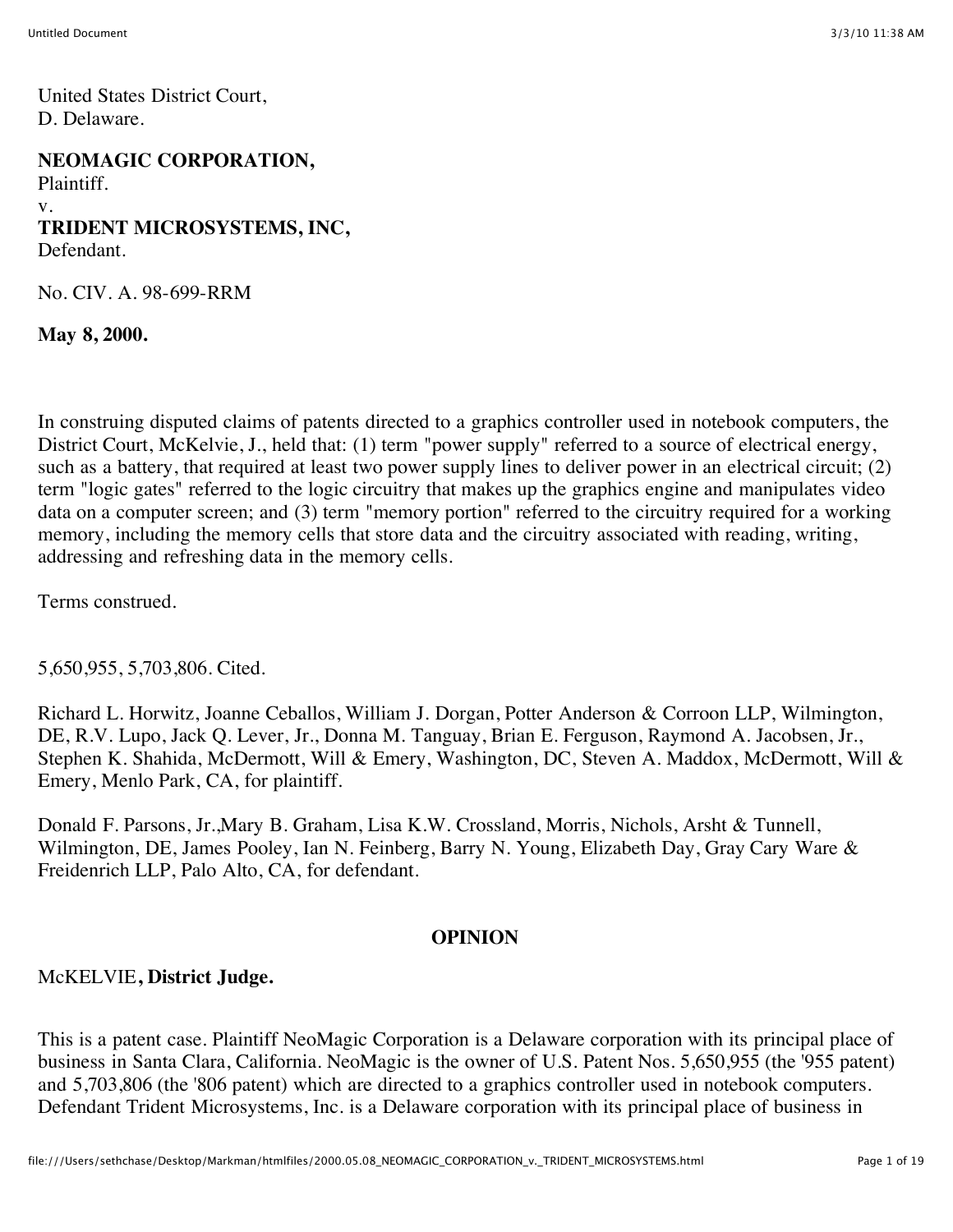Mountain View, California.

On December 14, 1998, NeoMagic filed a complaint alleging that Trident infringes one or more claims of the '955 and '806 patents. Trident filed its answer on January 25, 1999, in which it denied NeoMagic's allegation of infringement and asserted affirmative defenses of invalidity and unenforceability. On the same day, Trident filed an antitrust counterclaim against NeoMagic pursuant to section 2 of the Sherman Act, 15 U.S.C. s. 2. The case is scheduled for a ten-day jury trial beginning July 31, 2000.

On April 13, 2000, the court held a trial in accordance with Markman v. Westview Instruments, Inc., 517 U.S. 370, 116 S.Ct. 1384, 134 L.Ed.2d 577 (1996), to construe disputed claims of the '955 and '806 patents.This is the court's construction of those disputed claims.

# **I.** *FACTUAL AND PROCEDURAL BACKGROUND*

The court draws the following facts from the affidavits, documents and deposition transcripts submitted by the parties.

### **A.** *General Description of the Technology*

The patents in suit relate to technology for displaying graphics on computer screens. In computers, devices commonly known as "graphics controllers" manipulate the video data that is displayed on the computer screen. A graphics controller has two main components, a graphics engine and video memory.

The graphics engine in the controller consists of logic circuitry that manipulates the video data for graphics operations. Logic circuitry refers to gates, flip-flops and other on/off circuits used to perform problemsolving functions in a computer. The graphics engine receives the video data from the computer's central processing unit ("CPU"), processes the data, and stores the data in the video memory. The graphics engine also regularly retrieves processed data from the video memory and feeds that data to the computer screen.

The video memory in the graphics controller typically consists of one or more conventional memory chips, such as dynamic random access memory ("DRAM") chips. DRAM chips are made up of memory cells and a small amount of logic circuitry. The video memory in the graphics controller is separate from other memory in the computer which may also consist of DRAM chips.

Prior to 1993, the graphics engine and the video memory were separate components in the graphics controller. A typical graphics controller consisted of at least five chips: one chip for the graphics engine and four separate DRAM chips for the video memory. This design had two major disadvantages, particularly for notebook computers. First, the graphics controller took up more internal "board" space in the notebook computer because the controller contained several discrete chips. Second, because each additional chip requires more power, the graphics controller created a significant drain on the battery power in a notebook computer.

In 1993, NeoMagic set out to improve the quality of graphics in notebook computers by designing a graphics controller with the graphics engine and the video memory combined on a single chip. A single chip graphics controller was desirable because it would consume less power and take up less board space. In order to put the high-speed logic of the graphics engine on the same chip with the DRAM, however, NeoMagic had to eliminate "noise" and "latch-up."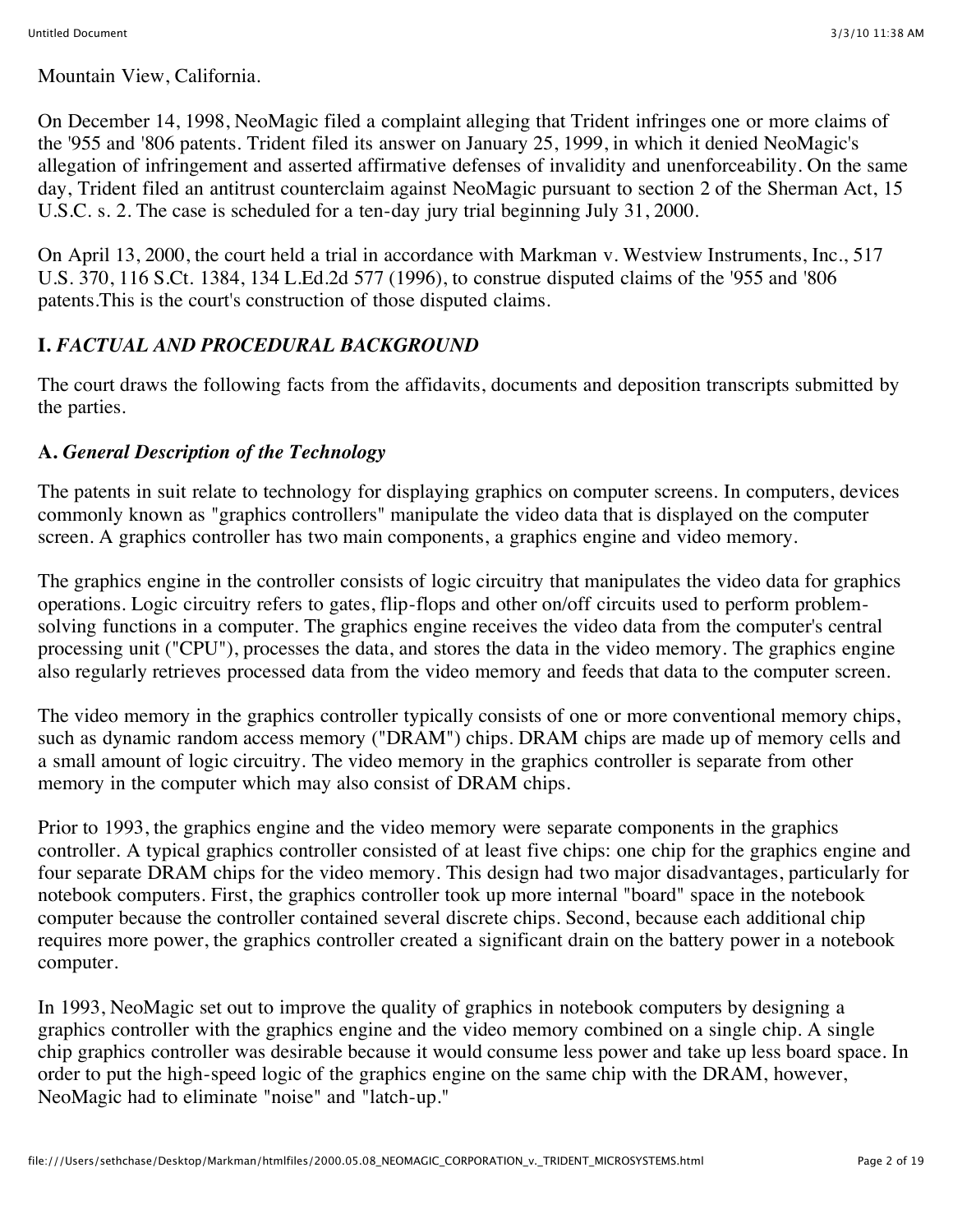Noise refers to excess charge carriers that escape from the high-speed logic circuitry of the graphics engine and collect in the silicon substrate of the graphics controller chip. Each time charge carriers flow through a logic gate, some of the charge carriers leak into the substrate. When this happens, the charge carriers may "latch-up" and open a conductive path in the substrate between the source and drain terminals of the logic gates. This causes a charge to flow through the substrate where it was never intended to flow.

The following illustration, which was submitted by Trident at the *Markman* trial, helps explain the problem of noise and latch-up. The illustration represents a horizontal cross section of a graphics controller chip with the graphics engine and video memory combined on the same silicon substrate. The N+ and P+ logic gates on the left side of the substrate make up an inverter from a graphics engine. The N+ logic gate and the capacitor on the right side of the substrate are standard DRAM components.  $V_{SS}$  and  $V_{DD}$  represent source and drain terminals and the voltage applied to the substrate is referred to as  $V_{BB}$ .

**\*541**



The charge carriers pictured in the pictured in the substrate beneath the graphics engine and memory portions represent noise. When logic and memory are combined on the same substrate, the charge carriers may latch-up and create disturbances. The disturbances may appear as visible patterns on the computer screen. Deepraj S. Puar, one of NeoMagic's founders, testified during a deposition that noise and latch-up were two of the major problems that NeoMagic's inventors had to solve while designing the integrated graphics controller.

### **B.** *The '955 and* '806 Patents

On July 22, 1997, the United States Patent and Trademark Office ("PTO") issued the '955 patent to NeoMagic as assignee of the inventors, Deepraj Puar and Ravi Ranganathan. Less than six months later, on December 30, 1997, the PTO issued the '806 patent to NeoMagic as assignee of the inventors Puar and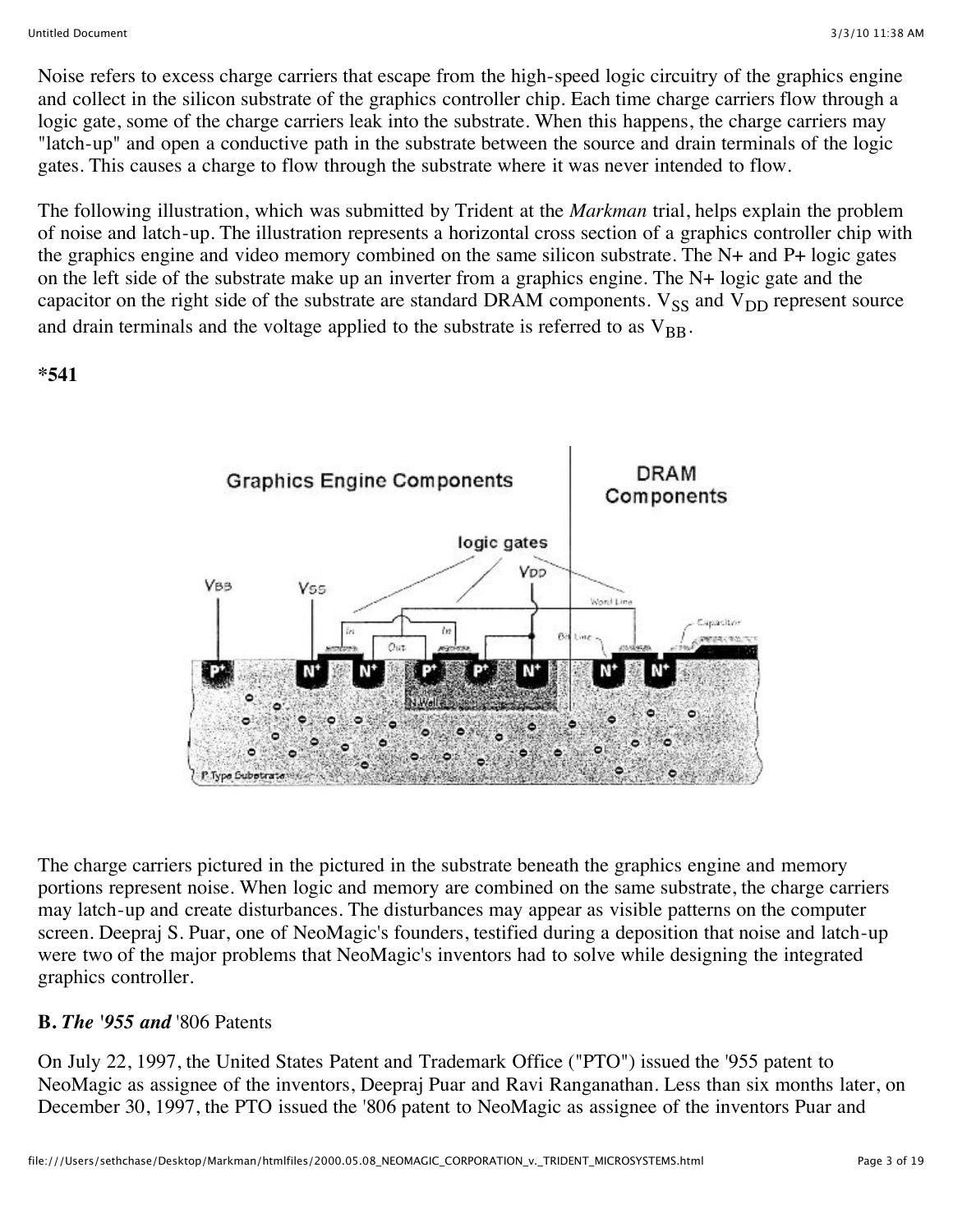Ranganathan. The '955 and '806 patents share a common specification and both are entitled "Graphics Controller Integrated Circuit Without Memory Interface."

The '955 and '806 patents describe a graphics controller that integrates the graphics engine and the video memory onto a single chip. Figure 2 of the '955 and '806 patents, which is reproduced below, illustrates the general organization of a graphics controller integrated circuit according to the invention.

#### **\*542**



The invention is also referred to as a "single chip graphics controller with embedded memory." The specification of the '955 and '806 patents states:

In accordance with the present invention, the graphics controller functions are integrated on the same integrated circuit substrate as the video memory, as shown in FIG. 2. A single integrated circuit has a portion of its substrate for an advanced graphics engine, the circuitry which handles the graphics controller functions and manipulates the video data. The integrated circuit also has another portion of the substrate for a video memory in the form of a DRAM.

In the specification of the '955 and '806 patents, the inventors also describe their solution to noise and latchup. According to the invention, noise and latch-up are minimized by applying a voltage to the substrate to draw the charge carriers in the substrate away from the logic and memory portions. The specification provides:

The logic circuits of the integrated circuit are redesigned to decouple the  $V_{SS}$  line connected to the source terminals of the N-channel pulldown transistors from the P-substrate tap. As shown in FIG. 4, the source of the N-channel, pulldown transistor 35 of a representational logic circuit is connected to a  $V_{SS}$  line 45 (at 0 volts), while the substrate is tapped by a  $V_{BR}$  line 47 (at -1.5 volts).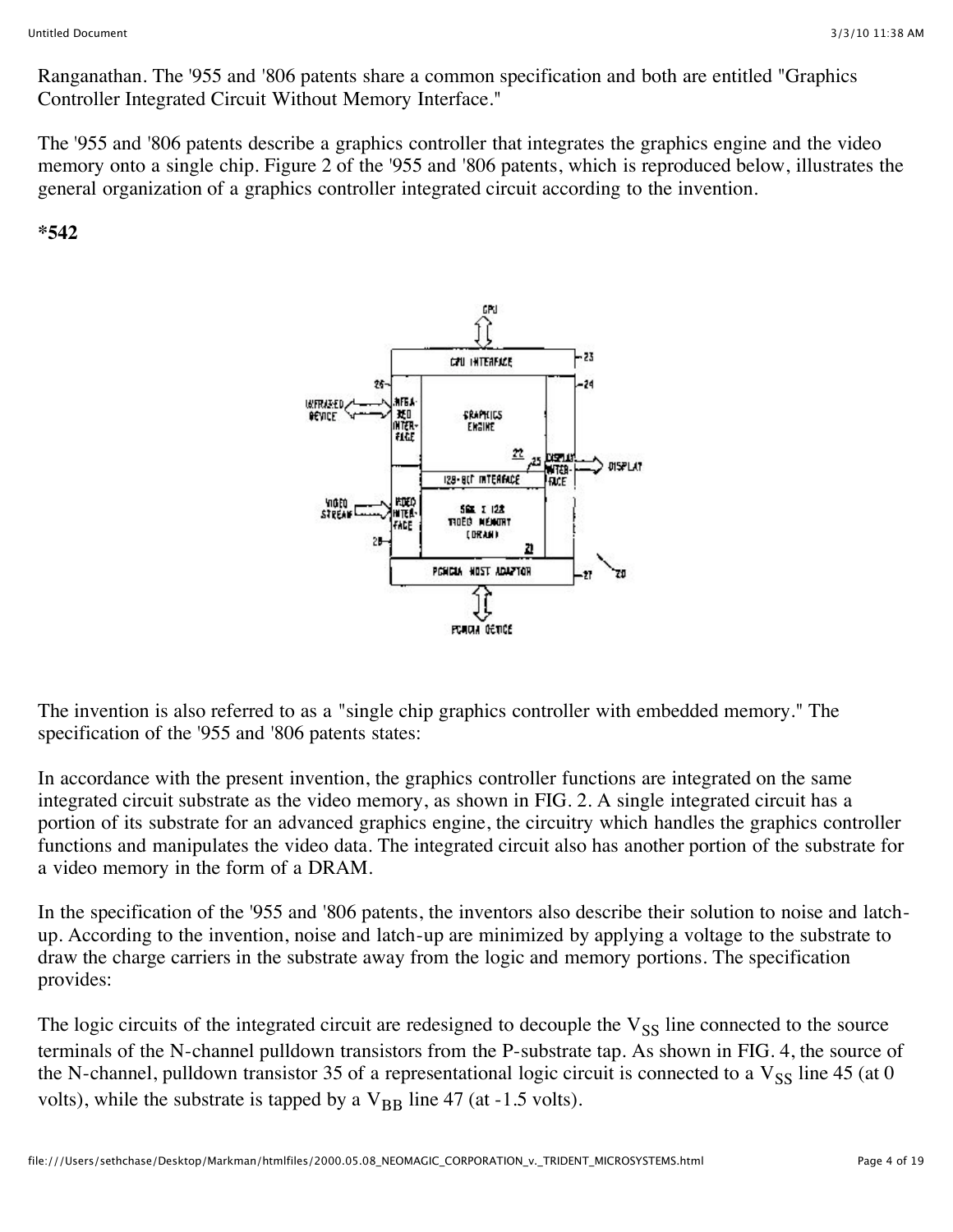Figure 4 of the '955 and '806 patents, which is reproduced below, is a circuit diagram of an inverter connected according to the invention in an integrated circuit.

#### **\*543**



NeoMagic and Trident refer to this process as "reverse-biasing" the substrate. The following illustration, which was submitted by Trident at the *Markman* trial, helps explain how reverse-biasing the substrate solves the noise and latch-up problem. The illustration represents a horizontal cross section of a graphics controller chip with the graphics engine and video memory combined on the same silicon substrate. As before, the N+ and P+ logic gates on the left side of the substrate make up an inverter from a graphics engine. The N+ logic gate and the capacitor on the right side of the substrate are standard DRAM components.  $V_{SS}$  and  $V_{DD}$  represent source and drain terminals and the voltage applied to the substrate is referred to as  $V_{\text{BR}}$ .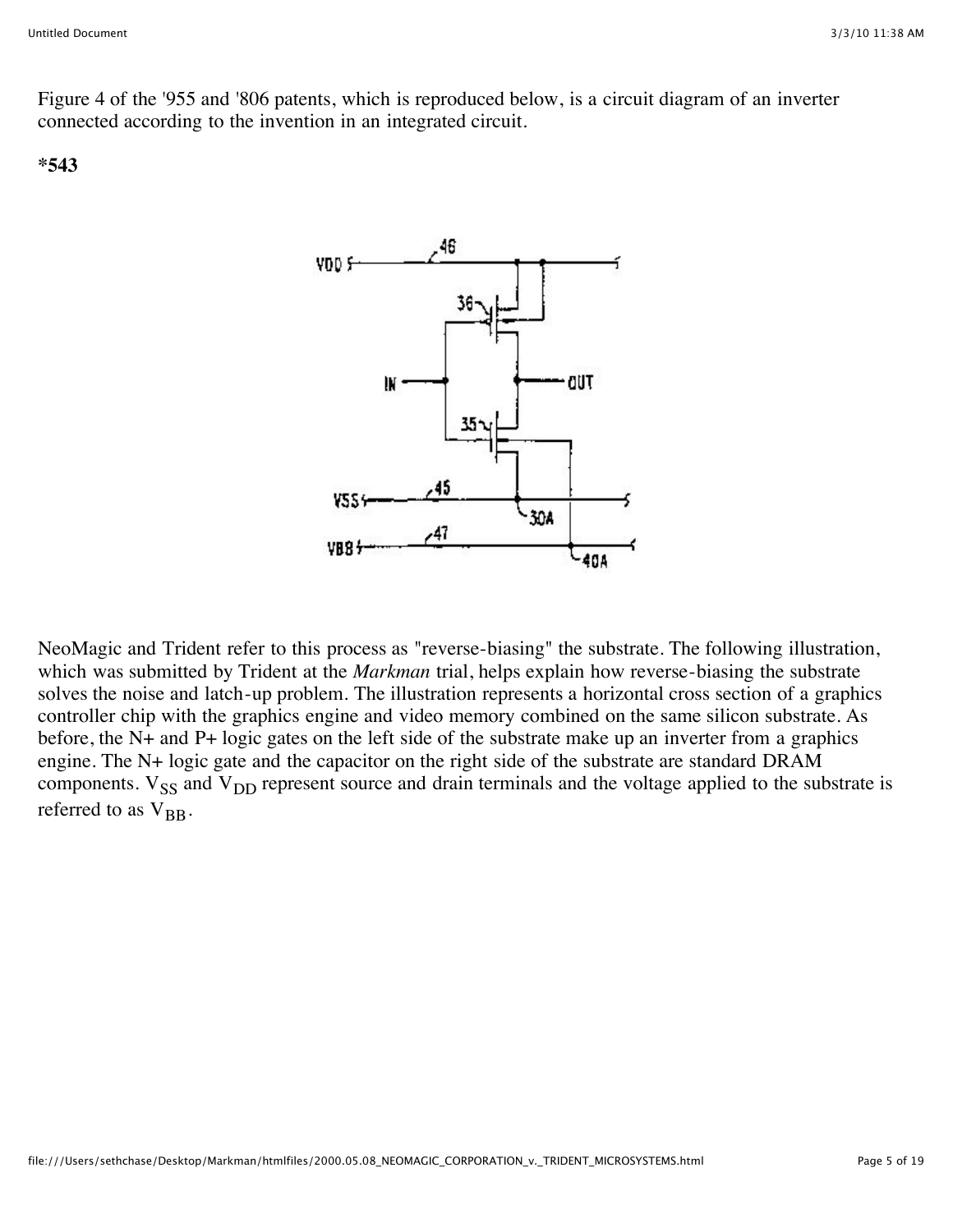

As provided in the specification, the negative 1.5 volts applied to the substrate,  $V_{BB}$ , causes excess charge carriers in the substrateto flow away from the logic and memory portions of the graphics controller.

### **C.** *Prosecution History of the '955 and* '806 Patents

The '955 and '806 patents issued from continuation applications based on a June 20, 1994 parent application that was subsequently abandoned.

### **1.** *Parent Application of June 20, 1994*

On June 20, 1994, inventors Puar and Ranganathan applied for a patent for a graphics controller integrated circuit. In their application, the inventors describe a graphics controller system with increased performance and reduced power dissipation. The application states that the invention provides for "particular arrangements for logic circuits and output buffer circuits so that large amounts of logic circuitry sufficient to perform graphics controller system functions may be integrated with the large amounts of memory sufficient to act as high performance video memory." As it was originally submitted, the application contained eleven claims.

Claim 10, as submitted in the parent application, reads:

- 10. An integrated circuit comprising
- a logic portion having at least 30K logic gates; and

a memory portion having a capacity of at least 2 megabits.

On August 15, 1994, before the PTO examined their application, Puar and Ranganathan filed a preliminary amendment to add Claims 12-24. The inventors wrote that the additional claims were needed to more completely claim the subject matter of their invention. According to the proposed amendment, "Claim 12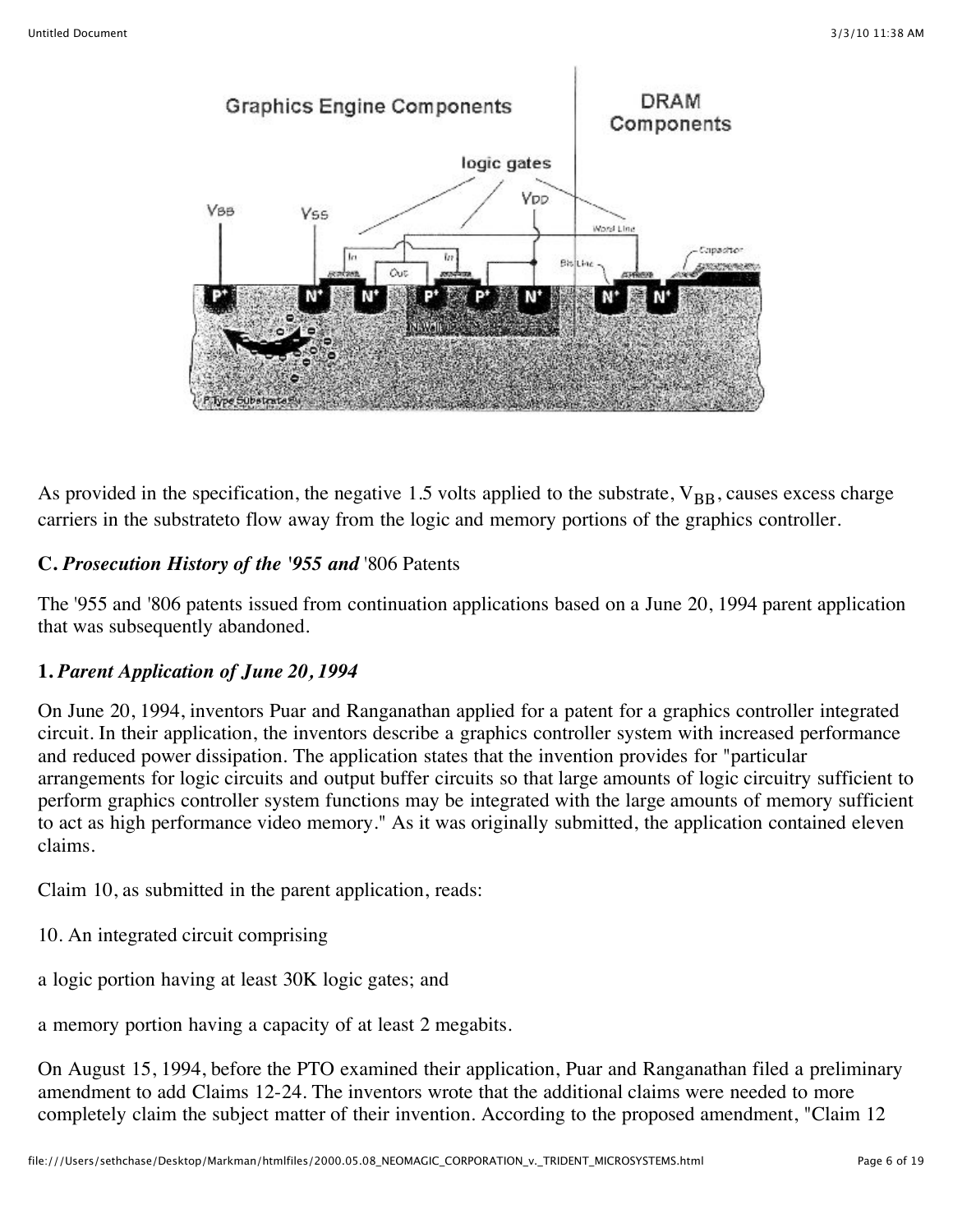covers a logic circuit, claim 17[a] buffer circuit and Claim 21 a capacitor in accordance with various aspects of the applicants' invention."

Claim 18, as submitted in the proposed amendment, reads:

18. (New) A buffer circuit of claim 17 wherein first power supply is at approximately +5 volts, said second power supply at approximately 0 volts and said third power supply at +6 volts.

Claim 21, as submitted in the proposed amendment, reads:

21. (New) In an integrated circuit having a logic portion having at least 30K logic gates and a memory portion having a capacity of at least 2 megabits, a capacitor comprising

a PMOS transistor in an N-well in a semiconductor substrate, said PMOS transistor having a gate, first and second source/drains, said first source/drain connected in common to said second source/drain to form a first terminal of said capacitor, said gate forming a second terminal of said capacitor, said N-well connected to a first power supply, and said substrate connected to a second power supply at a negative voltage with respect to said first power supply;

whereby said capacitor is isolated from electrical noise in said substrate.

# **2.** *Rejection of October 5, 1995*

On October 5, 1995, the examiner rejected Claims 1-24. The examiner issued a restriction requirement because he found that the claims were directed to more than one invention. According to the examiner, Claims 1-9 and 12-20 were drawn to memory and power conservation, while Claims 10-11 and 21-24 were drawn to an integrated circuit. FN1 The examiner directed the inventors to elect a single invention.

FN1. In the rejection of October 5, 1995, the examiner mistakenly wrote that "Claims 11 and 12-24" were drawn to an integrated circuit. The inventors corrected this mistake in their January 2, 1996 amendment.

The examiner also rejected Claims 1-24 on their merits. Claim 10 was rejected as indefinite under 35 U.S.C. s. 112 because there was "no indication claimed of any interconnection." FN2 Claim 10 was further rejected pursuant to 35 U.S.C. s. 102 as anticipated by an electronic parts catalog. FN3 Claims 10, 11 and 21-24 were rejected under s. 102 as anticipated by U.S. Patent No. 5,323,343 which issued June 21, 1994 to I. Ogoh. Finally, Claims 1-9 were rejected under s. 102 as anticipated by U.S. Patent No. 5,434,969 which issued in July, 1995 to Heilveil. According to the examiner, "Heilveil teaches a video memory controlled by a centered processor."

### FN2. 35 U.S.C. s. 112, para. 6 provides:

An element in a claim for a combination may be expressed as a means or step for performing a specified function without the recital of structure, material, or acts in support thereof, and such claim shall be construed to cover the corresponding structure, material, or acts described in the specification and equivalents thereof.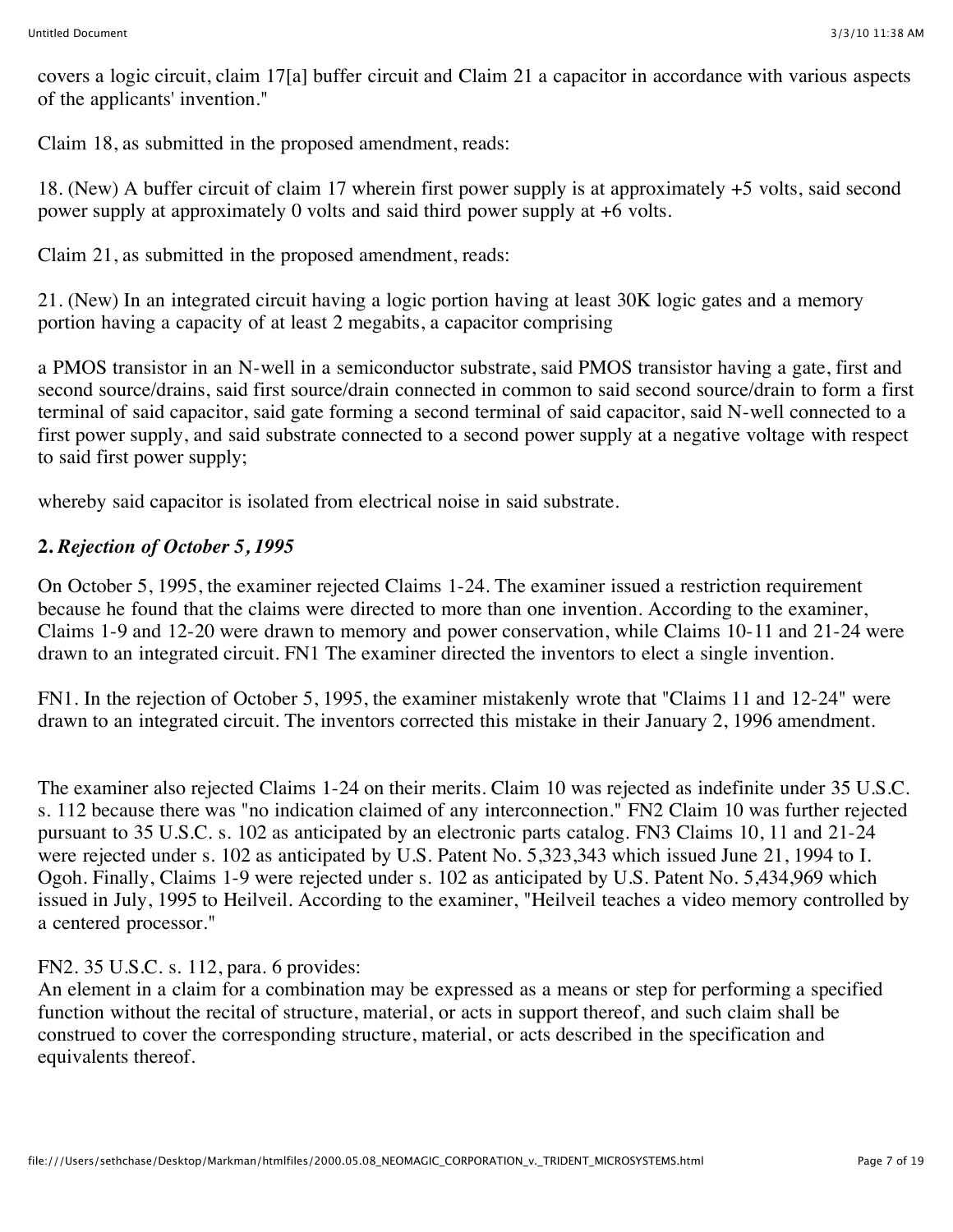The specification shall conclude with one or more claims particularly pointing out and distinctly claiming the subject matter which the applicant regards as his invention.

FN3. 35 U.S.C. s. 102 provides, in pertinent part: A person shall be entitled to a patent unless-

(a) the invention was known or used by others in this country, or patented or described in a printed publication in this or a foreign country, before the invention thereof by the applicant for patent ....

### **3.** *Amendment of January 2, 1996*

On January 2, 1996, Puar and Ranganathan submitted an amendment and response to the PTO's restriction requirement. The inventors canceled Claims 1-9 and 11-20 and elected to prosecute Claims 10 and 21-24. In addition, the inventors added Claims 25-50 to more fully claim the invention. Claims 25-32 were dependent on Claim 10 and Claims 33-39 were dependent on Claim 21.

Claim 10, as submitted in the proposed amendment, reads as follows, with the underlining indicating added language:

10. (Once amended) An integrated circuit comprising a logic portion having at least 30K logic gates; and a memory portion *interconnected with said logi* capacity of at least 2 megabits.

Puar and Ranganathan proposed amending Claim 10 in this manner to overcome the examiner's rejection for indefiniteness because the claim had "no indication claimed of any interconnection." The inventors disagreed with the examiner that Claim 10 was anticipated by an electronic parts catalog. According to the inventors, an integrated circuit is not an electronics part catalog. Furthermore, the inventors wrote that Claim 10 recites that the logic portion is interconnected with the memory portion and an electronic parts catalog has no such interconnection.

Claim 21, as submitted in the proposed amendment, reads as follows, with the underlining and brackets indicating added and retracted language, respectively:

21. (Once amended) In an integrated circuit having a logic portion having at least 30K logic gates and a memory portion *coupled to said logic portion, said memory portion* having a capacity of at least 2 megabits, a capacitor comprising

a [PMOS] *first dopant-type* transistor in an [N-well] *a second dopant-type well* in a *first dopant-type* semiconductor substrate, said [PMOS] *first dopant-type* transistor having a gate, first and second source/drains, said first source/drain connected in common to said second source/drain to form a first terminal of said capacitor, said gate forming a second terminal of said capacitor, said [N-well] *a second*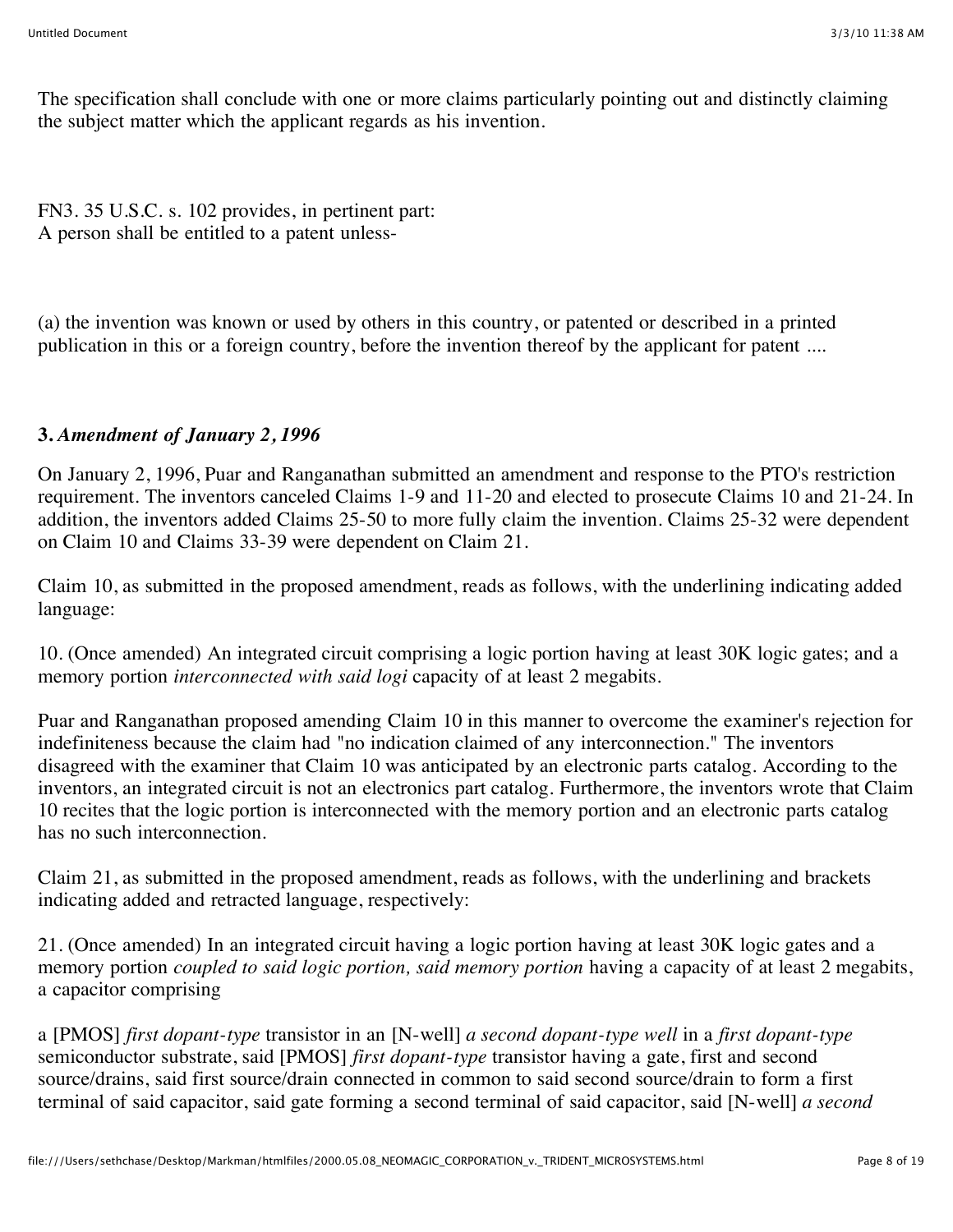*dopant-type well* connected to a first power supply, and said substrate connected to a second power supply at a negative voltage with respect to said first power supply;

whereby said capacitor is isolated from electrical noise in said substrate.

In their amendment, Puar and Ranganathan stated that they did not understand why the examiner had rejected Claims 10 and 21-24 as anticipated by Ogoh. According to the inventors, their claims for the graphics controller did not read on Ogoh because Ogoh teaches semiconductor processes and device structures for making a DRAM cell. "Furthermore, if the Examiner is alluding to the fact that claim 21 refers to a capacitor, the applicants do not see what portions of the Ogoh patent are relevant to the language of the claim."

# **4.** *PTO's Response of April 29, 1996*

On April 29, 1996, the examiner sent the inventors a final action letter allowing Claims 21-24 and 32-50, rejecting Claims 10 and 28 and objecting to Claims 25-27 and 29-31. Claims 10 and 28 were rejected under 35 U.S.C. s. 112 for lack of enablement.FN4 According to the examiner, the inventors did not disclose, to the point of enablement, all possible means of logic and memory. Claims 10 and 28 were further rejected under 35 U.S.C. s. 102 as "being clearly readable on Ogoh or [a] human brain and probably a monkey brain." (strikeout in original). Claims 25-27 and 29-31 were objectionable for depending on a rejected claim, but were otherwise allowable.

### FN4. 35 U.S.C. s. 112 provides, in pertinent part:

An element in a claim for a combination may be expressed as a means or step for performing a specified function without the recital of structure, material, or acts in support thereof, and such claim shall be construed to cover the corresponding structure, material, or acts described in the specification and equivalents thereof.

#### **5.** *Notice of Abandonment*

On December 5, 1996, the examiner sent the inventors a Notice of Abandonment. The examiner stated that the application was abandoned because the inventors had failed to respond to the PTO's final action letter of April 29, 1996.

### **6.** *Continuation Applications of August 16, 1996*

On August 16, 1996, inventors Puar and Ranganathan filed two continuation applications based on the abandoned application of June 20, 1994. The first application, serial number 698,627, is directed to the invention described in the '955 patent. The second application, serial number 699,090, is directed to the invention described in the '806 patent.

### **a.** *Application for* the '955 Patent

The first continuation application is directed to Claims 10 and 28 of the parent application which the examiner rejected for anticipation and lack of enablement.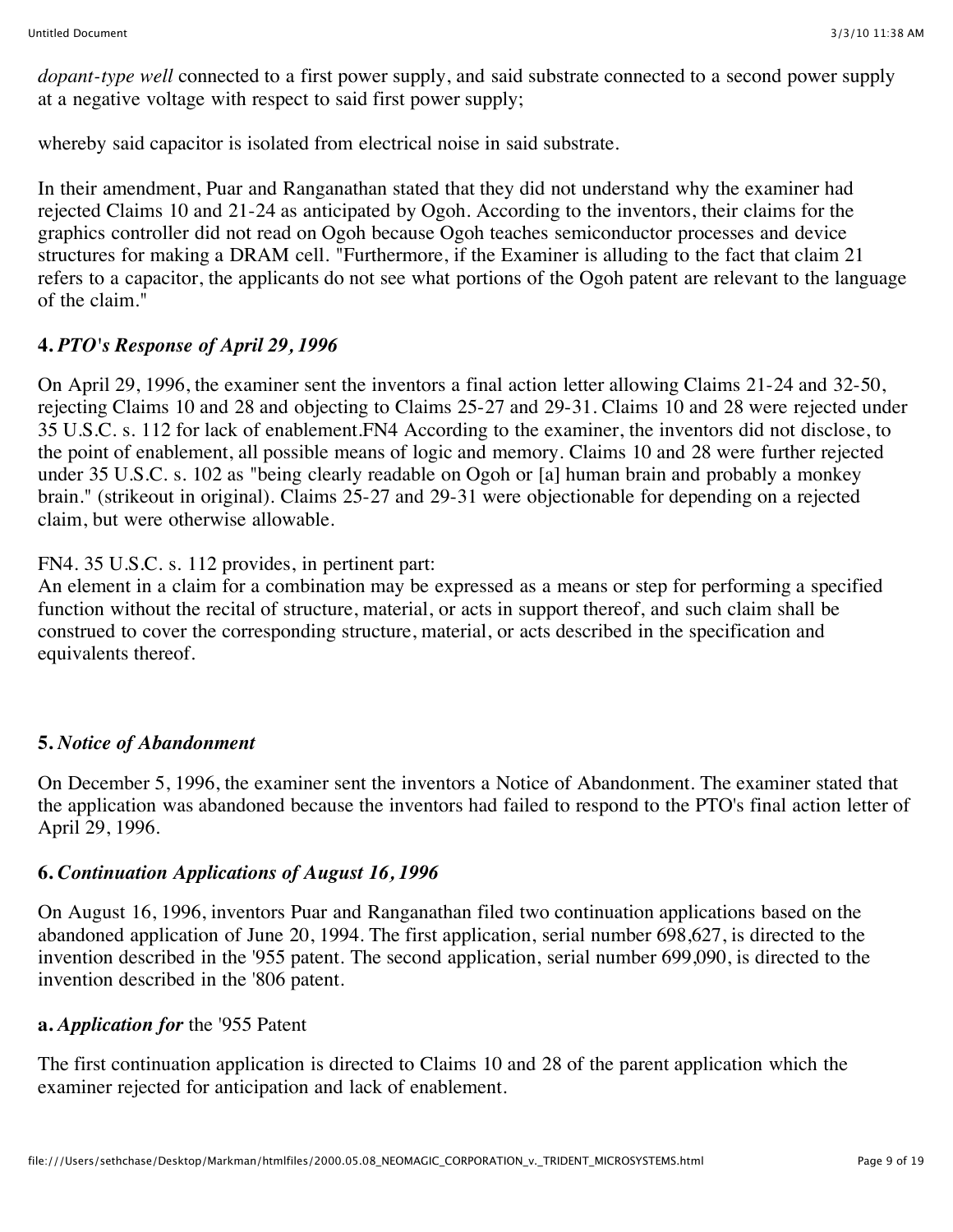#### **i.** *Preliminary Amendment of August 16, 1996*

On August 16, 1996, Puar and Ranganathan filed a preliminary amendment concurrently with their continuation application for the '955 patent. The application, as amended, contains two claims. The first claim, an amended version of Claim 10 of the parent application, reads as follows, with the underlining and brackets indicating added and retracted language, respectively:

[10.] *1.* (Preliminarily amended) An integrated circuit *in a semiconductor substrate* comprising

[a logic portion having at least 30K logic gates; and]

a memory portion having a capacity of at least 2 megabits *; and*

*at least 30K logic gates with underlying substrate regions, said logic gates interconnected with said memory portion, said logic gates with a voltage supply having a coupling to said underlying substrate regions determined by a voltage of said underlying substrate regions.*

The inventors also added a second dependent claim to correspond to Claim 28 of the parent application. The second claim reads as follows:

2. (New) The integrated circuit of claim 1 comprising at least 40K logic gates; and said memory portion has a capacity of at least 7.3 megabits.

In the preliminary amendment, the inventors responded to the examiner's rejection of Claims 10 and 28 for anticipation and lack of enablement. With respect to the Ogoh patent, the inventors stated that while the reference is related to an integrated circuit having more than 2 megabits of memory cells, Ogoh does not teach the use of "at least 30K logic gates," as recited in Claim 10. With respect to the human brain, the inventors stated that they did not understand the correlation between a biological organ and an integrated circuit in a semiconductor substrate. "The applicants understand that the human brain contains a very large number of nerve synapses but do not understand the correlation between a logic gate with underlying substrate regions and a synapse."

### **ii.** *Notice of Allowance*

On March 18, 1997, the PTO allowed the claims in the continuation application. As approved by the PTO, the '955 patent has an independent Claim 1 and a dependent Claim 2. NeoMagic has asserted both claims against Trident.

### **b.** *Application for* the '806 Patent

The second continuation application is directed to Claims 21-27 and 29-50 of the parent application. During the prosecution of the parent application, the examiner had allowed Claims 21-24 and 32-50. The examiner had objected to Claims 25-27 and 29-31 because they depended on a rejected claim, but the examiner stated that the claims were otherwise allowable.

### **i.** *Preliminary Amendment of August 16, 1996*

On August 16, 1996, Puar and Ranganathan filed a preliminary amendment concurrently with their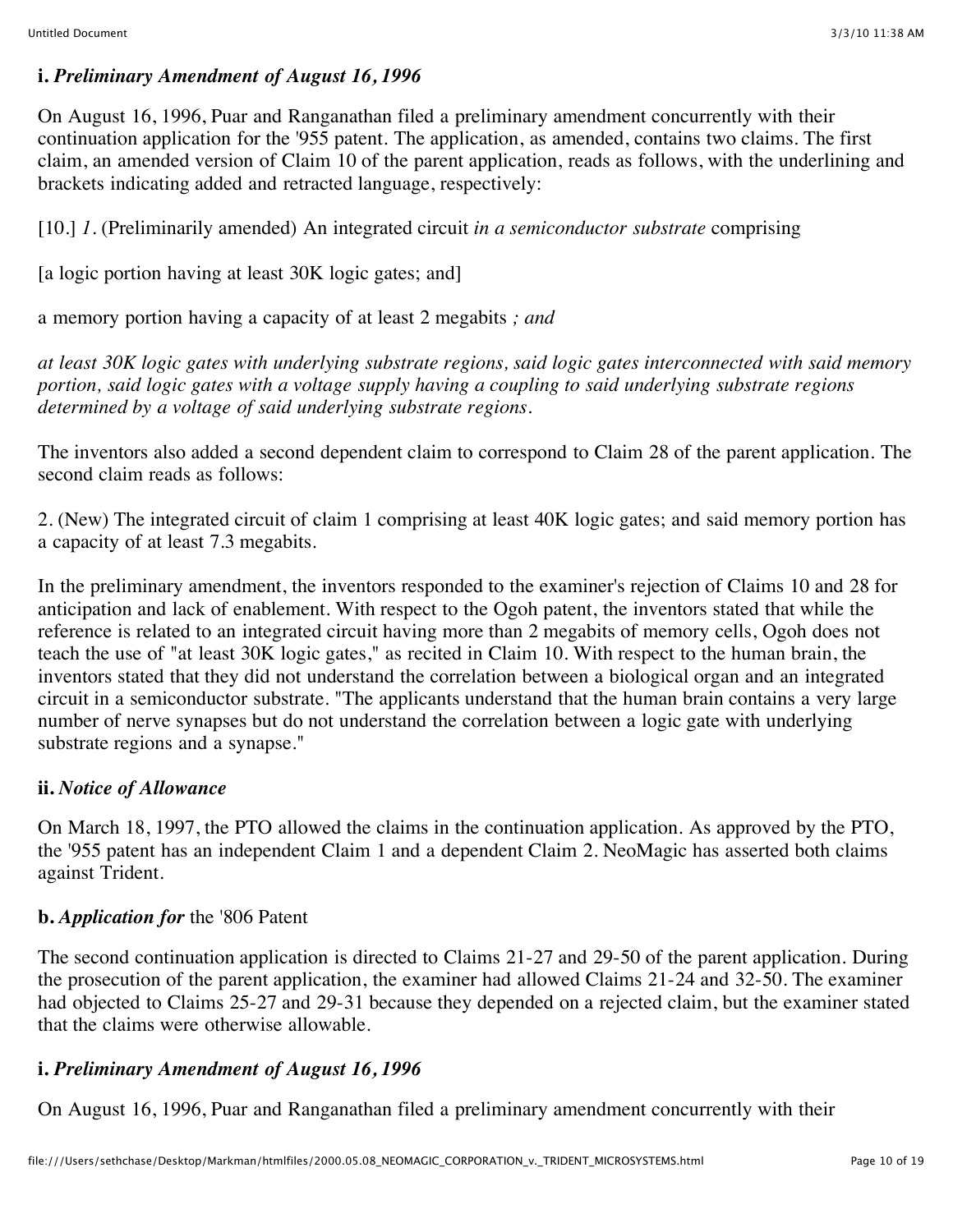continuation application for the '806 patent. The application, as amended, contains twenty-nine new claims which correspond to Claims 21-27 and 29-50 of the parent application.

Claim 1, as submitted in the proposed amendment, reads:

1. (New) An integrated circuit comprising

a logic portion having at least 30K logic gates, said logic gates having first dopant-type and second dopanttype MOS transistors, said first dopant-type MOS transistors having sources connected to a first voltage supply line, said second dopant-type MOS transistors having sources connected to a second voltage supply line, and said second dopant-type MOS transistors placed in a substrate region connected to a third voltage supply line, said third voltage supply different than said second voltage supply; and

a memory portion interconnected with said logic portion, said memory portion having a capacity of at least 2 megabits.

Claim 18 is representative of the other independent claims of the '806 patent. As submitted in the proposed amendment, Claim 18 reads:

18. (New) An integrated circuit comprising

a logic portion having at least 30K logic gates;

a memory portion coupled to said logic portion, said memory portion having a capacity of at least 2 megabits, and

an analog circuit having a capacitor, said capacitor comprising a first dopant-type transistor in a second dopant-type well in a first dopant-type semiconductor substrate, said first dopant-type transistor having a gate, first and second source/drains, said first source/drain connected in common to said second source/drain to form a first terminal of said capacitor, said gate forming a second terminal of said capacitor, said second dopant-type well connected to a first power supply, and said substrate connected to a second power supply at a negative voltage with respect to said first power supply;

whereby said capacitor is isolated from electrical noise in said substrate.

# **ii.** *Rejection of January 2, 1997*

On January 2, 1997, the examiner rejected all twenty-nine claims in the application for the '806 patent, stating that the claims were indefinite under 35 U.S.C. s. 112. According to the examiner, "the language [of the claims] reads on all memories of at least 30K logic gates and all memories of more than 2 megabits without definitive limits. There is no enabling disclosure for such a range of sizes." The claims were also rejected under 35 U.S.C. s. 102 as being clearly anticipated by Rao, Shimohigashi, or Togei.

# **iii.** *Response of March 24, 1997*

On March 24, 1997, Puar and Ranganathan submitted a response to the examiner's rejection. The inventors stated that they were puzzled by the examiner's rejection for indefiniteness and anticipation. With respect to indefiniteness, the inventors recited the four independent claims of the application and stated that "[i]t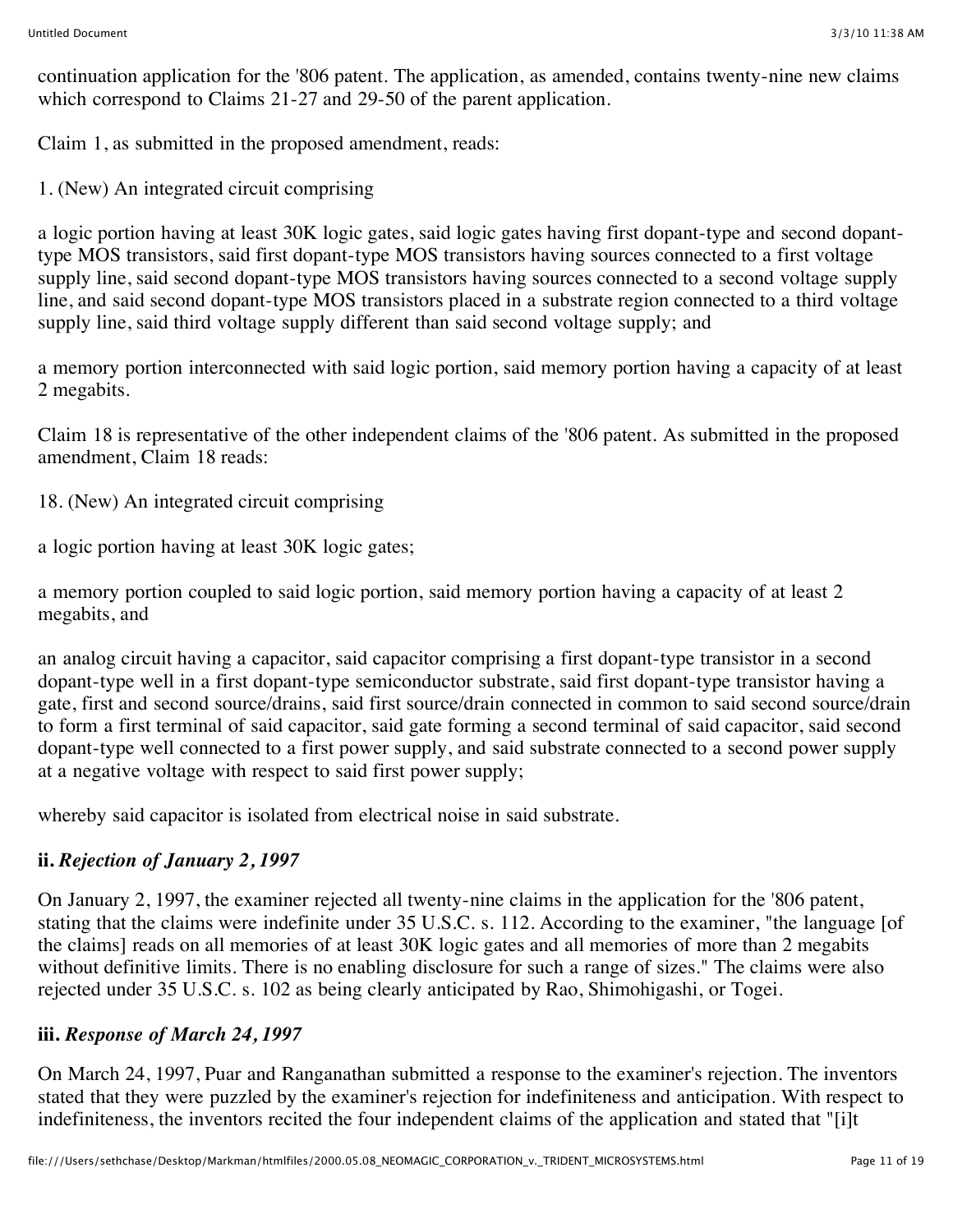should readily be evident [that] the language quoted above overcomes the deficiencies which were apparently perceived by the Examiner." With respect to anticipation, the inventors asked the examiner to further elaborate on the reasons for rejecting the claims in light of the prior art.

### **iv.** *Notice of Allowance*

Rather than elaborating on the reasons for the rejection, on June 13, 1997, the examiner allowed the claims in the application as amended. As approved by the PTO, the '806 patent has twenty-nine claims. NeoMagic has asserted Claims 7, 9, 13, 18, 20, 24 and 26 of the '806 patent against Trident.

# **II.** *DISCUSSION*

# **A.** *Claim Construction*

# **1.** *Basic Principles of Claim Construction*

[1] [2] [3] [4] [5] Claim construction is a matter for the court. *Markman,* 52 F.3d at 979. Claims are construed from the vantage point of a person of ordinary skill in the art at the time of the invention. *Id.* at 986. In construing a claim, a court looks first to the intrinsic evidence of record, namely, the claims, the written description and the prosecution history. Pitney Bowes, Inc. v. Hewlett-Packard Co., 182 F.3d 1298, 1309 (Fed.Cir.1999). The claim language itself defines the scope of the claim, and "a construing court does not accord the specification, prosecution history and other relevant evidence the same weight as the claims themselves, but consults these sources to give the necessary context to the claim language." Eastman Kodak v. Goodyear Tire & Rubber Co., 114 F.3d 1547, 1552 (Fed.Cir.1997). Extrinsic evidence may be consulted to ensure that the claim construction being considered by the court "is not inconsistent with the clearly expressed, plainly apposite, and widely held understandings in the pertinent technical field." Pitney Bowes, 182 F.3d at 1309.

[6] Although the Federal Circuit has held that claims should be read in view of the specification, *see, e.g., id.,* the court has repeatedly cautioned against limiting the scope of a claim to the preferred embodiment or specific examples disclosed in the specification. *See, e.g.,* Ekchian v. Home Depot, Inc., 104 F.3d 1299, 1303 (Fed.Cir.1997); Intervet America, Inc. v. Kee-Vet Laboratories, Inc., 887 F.2d 1050, 1053 (Fed.Cir., 1989) ("[L]imitations appearing in the specification will not be read into claims, and ... interpreting what is meant by a word in a claim 'is not to be confused with adding an extraneous limitation appearing in the specification, which is improper.' ") (citation omitted).

### **2.** *Claim Construction for* the '806 Patent

# **a. "** *power supply* **"**

[7] The term "power supply" appears in two of the asserted claims of the '806 patent. Claims 7 and 18 require a "second dopant-type well connected to a first power supply, and said substrate connected to a second power supply at a negative voltage with respect to said first power supply ...." NeoMagic argues that "power supply" means a source connection or line to the integrated circuit that is at a particular voltage. Trident counters that "power supply" requires a complete circuit (with a return path) and cannot consist of a single power supply line.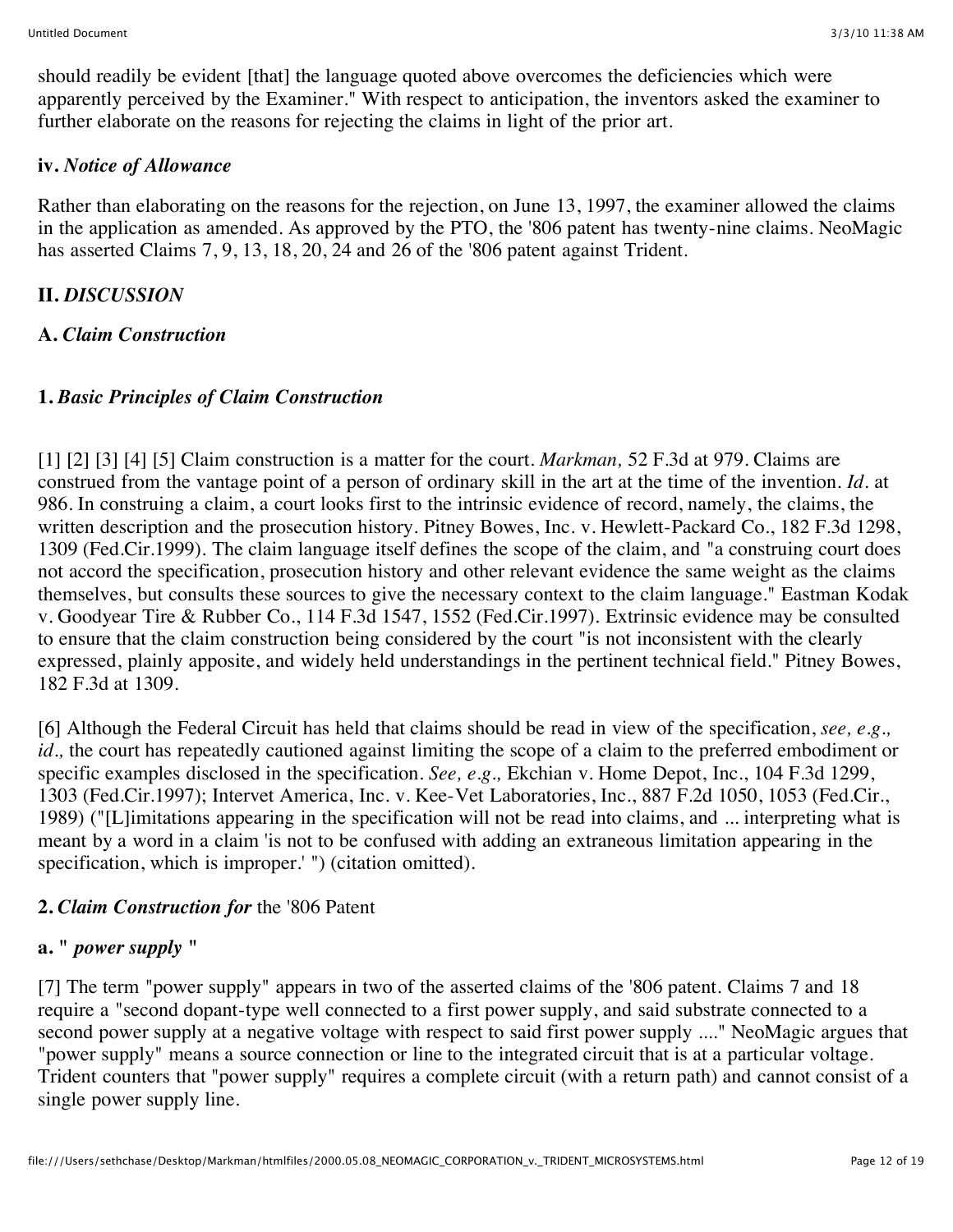According to NeoMagic, each of the voltages supplied to the chip,  $V_{DD}$ ,  $V_{SS}$  and  $V_{BB}$ , is a "power supply." NeoMagic contends that the "first power supply" referred to in Claims 7 and 18 is the power supply line  $V_{DD}$  and the "second power supply" is the power supply line  $V_{BB}$ . The following illustration, which was submitted by Trident at the *Markman* trial, helps explain NeoMagic's proposed construction of "power supply." The illustration represents a horizontal cross section of a graphics controller chip with the graphics engine and video memory combined on the same silicon substrate. As before, the N+ and P+ logic gates on the left side of the substrate make up an inverter from a graphics engine. The N+ logic gate and the capacitor on the right side of the substrate are standard DRAM components.  $V_{SS}$  and  $V_{DD}$  represent source and drain terminals and the voltage applied to the substrate is referred to as  $V_{BR}$ .



On the other hand, Trident argues that  $V_{DD}$ ,  $V_{SS}$  and  $V_{BB}$  are "power supply lines" rather than "power supplies." According to Trident's proposed construction of "power supply," the term refers to a source of electrical energy, such as a battery, that requires at least two power supply lines to deliver power in an electrical circuit. Thus, Trident contends that "first power supply" refers to the source that delivers electrical energy via the power supply lines  $V_{DD}$  and  $V_{SS}$ , and "second power supply" refers to the source that delivers electrical energy via the power supply lines  $V_{SS}$  and  $V_{BB}$ .

The following illustration, which was submitted by Trident at the *Markman* trial, helps explain Trident's proposed construction of "power supply." The illustration represents a horizontal cross section of a graphics controller chip with the graphics engine and video memory combined on the same silicon substrate. The N+ and P+ logic gates on the left side of the substrate make up an inverter from a graphics engine. The N+ logic gate and the capacitor on the right side of the substrate are standard DRAM components.  $V_{SS}$  and  $V_{DD}$ represent source and drain terminals and the voltage applied to the substrate is referred to as  $V_{BB}$ .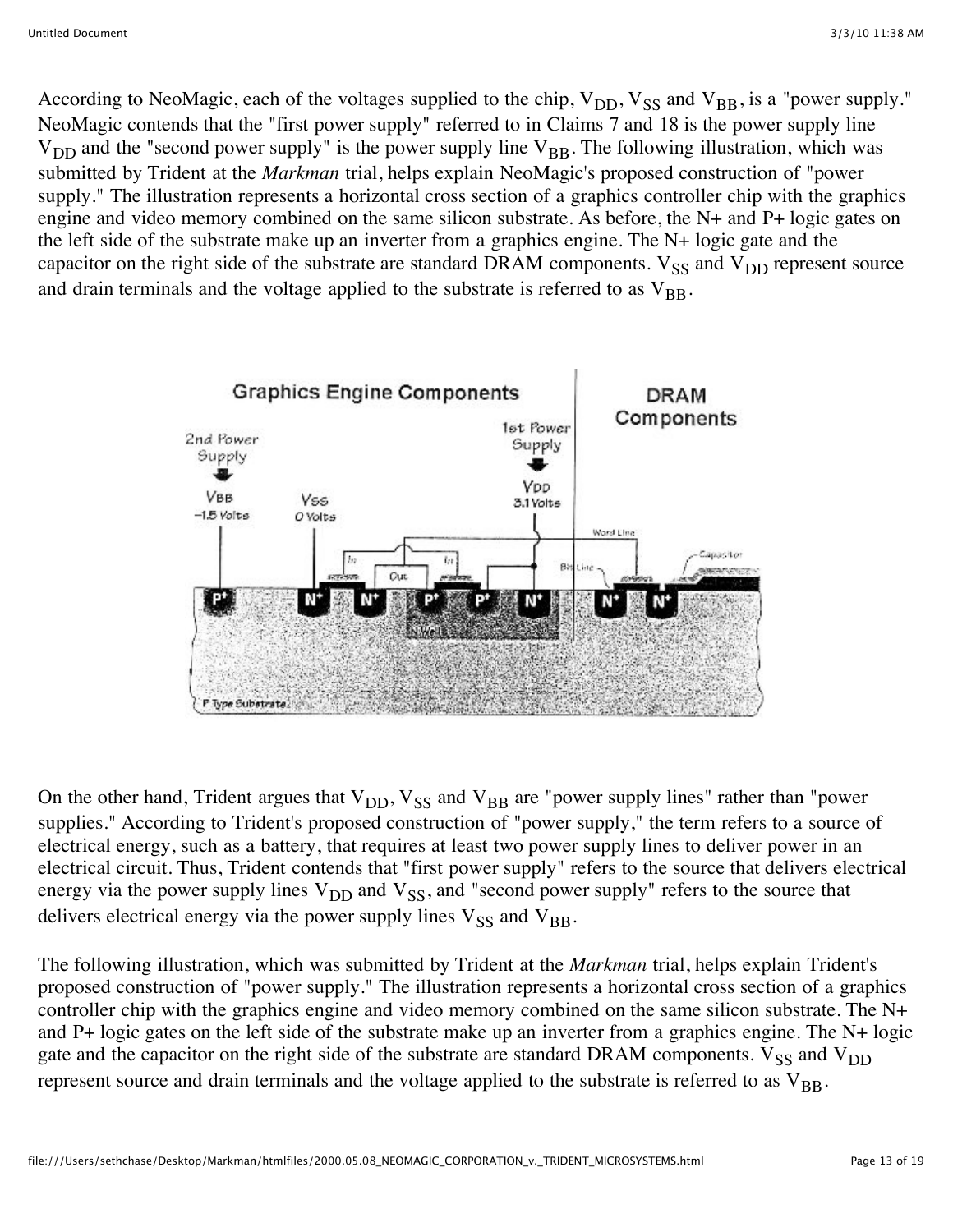

### **i.** *NeoMagic's Proposed Construction*

According to NeoMagic, the claim language, the specification, the prosecution history and the extrinsic evidence support interpreting "power supply" to mean a source connection or line that may be at a particular voltage level.

NeoMagic looks first to the claim language to support its construction. Claims 7 and 18 of the '806 patent specify "a second power supply at a negative voltage with respect to said first power supply." According to NeoMagic, this claim language demonstrates that "power supply" is a source that is "at" a voltage. In addition, NeoMagic argues that Claims 22 and 23, which depend from Claim 18, support its interpretation of "power supply." Claim 22 states that the "second power supply is at approximately -1.5 volts" and Claim 23 states that the "first power supply is at approximately +3.3 volts."

Next, NeoMagic turns to the specification. Although the term "power supply" is not used in the common specification of the '955 and '806 patents, the term "supply voltage" is used in several instances. For example, the specification describes an integrated circuit process that "uses one of the external supply voltages ( $V_{DD}$  or  $V_{SS}$  depending on the substrate type) as the voltage to bias the substrate." NeoMagic contends that the references to "supply voltage" in the specification "make it clear that ... the supply lines  $V_{DD}$ ,  $V_{BB}$ , and  $V_{SS}$  (which indicate voltages supplied to the chip) are examples of 'power supplies' as that term is used in the claims."

NeoMagic also relies on the prosecution history to support its construction of the term "power supply." Specifically, NeoMagic points to several claims in the June 20, 1994 parent application that were later abandoned. For example, Claim 18 of the parent application provided that the "first power supply is at approximately +5 volts, said second power supply at approximately 0 volts and said third power supply at +6 volts." NeoMagic contends that this reference in the prosecution history demonstrates that the inventors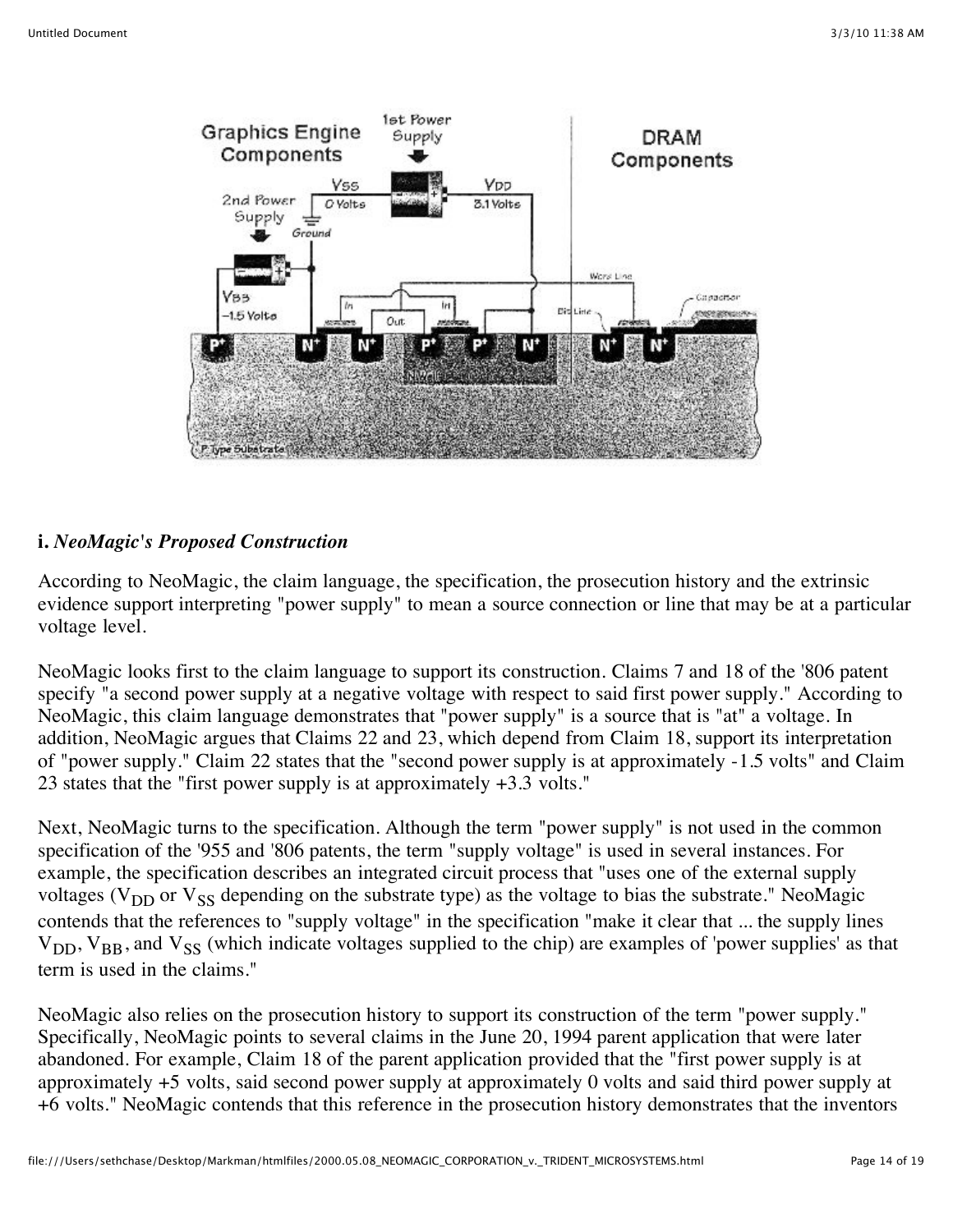used the term "power supply" to mean any one of the source lines or connections to the various source potentials,  $V_{DD}$ ,  $V_{SS}$  and  $V_{BB}$ .

Finally, NeoMagic argues that its construction of "power supply" is consistent with the extrinsic evidence. The McGraw-Hill Dictionary of Electronics and Computer Technology defines "power supply" to mean "a source of electrical energy, such as a battery or power line, employed to furnish the tubes and semiconductor devices of an electronic circuit with the proper electric voltages and currents for their operation." NeoMagic argues that this definition supports its position that a "power supply" is used to provide a voltage potential to the chip. NeoMagic also contends that two prior art patents in the semiconductor field, U.S. Patent Nos. 5,268,597 and 5,030,852, use "power supply" in a manner that is consistent with its construction of the term.

### **ii.** *Trident's Proposed Construction*

Trident argues that "power supply" means a device which has two or more terminals and which is capable of providing power to a circuit. Trident contends that NeoMagic's proposed construction of "power supply" is contrary to the customary meaning of the term and unsupported by the specification. According to Trident, the use of the term "supply voltage" in the specification does not support NeoMagic's proposed construction of "power supply." Trident argues that all "power supplies" provide "supply voltages" via their power supply lines. Since two power supply lines are required in order for current to flow, Trident contends that one skilled in the art would not refer to a single line connected to a terminal of a power supply to be the power supply itself.

According to Trident, NeoMagic's own expert in electrical engineering, Joseph C. McAlexander, testified during a deposition that "power supply" commonly refers to a complete circuit and not a single power supply line. McAlexander testified that "when you switch something on, you are providing power and providing a source of current and voltage to that one light bulb. And you've got a complete direct circuit, completed circuit. So in that case, I would view that as a single power supply." Trident points to eight patents that use the term "power supply" according to its customary meaning.

Trident also contends that the definition of "power supply" from the McGraw-Hill Dictionary of Electronics and Computer Technology actually supports Trident's construction of the term. According to Trident, the dictionary defines "power supply" as a source of electrical energy, such as a battery or power line, used to furnish the "proper electric voltages and currents ...." Trident notes that the same dictionary defines "power line" as "two or more wires conducting electric power from one location to another." Thus, Trident argues that two power supply lines are required in order for current to flow from a power supply through an electric circuit.

While Trident acknowledges that a patentee can be his own lexicographer, in this case Trident contends that "power supply" has its plain meaning because NeoMagic did not clearly set forth an alternative definition in the specification. Trident argues that NeoMagic's construction of the term is inconsistent with other claims of the invention. According to Trident, the '955 and '806 patents specify that the voltage,  $V_{BR}$ , which reverse biases the substrate, is generated from an on-chip charge pump that is separate from the external power supply which provides the voltages  $V_{DD}$  and  $V_{SS}$ . Therefore, Trident contends that the invention requires two power supplies that share a common ground,  $V_{SS}$ .

Trident also argues that the prosecution history does not support NeoMagic's proposed construction of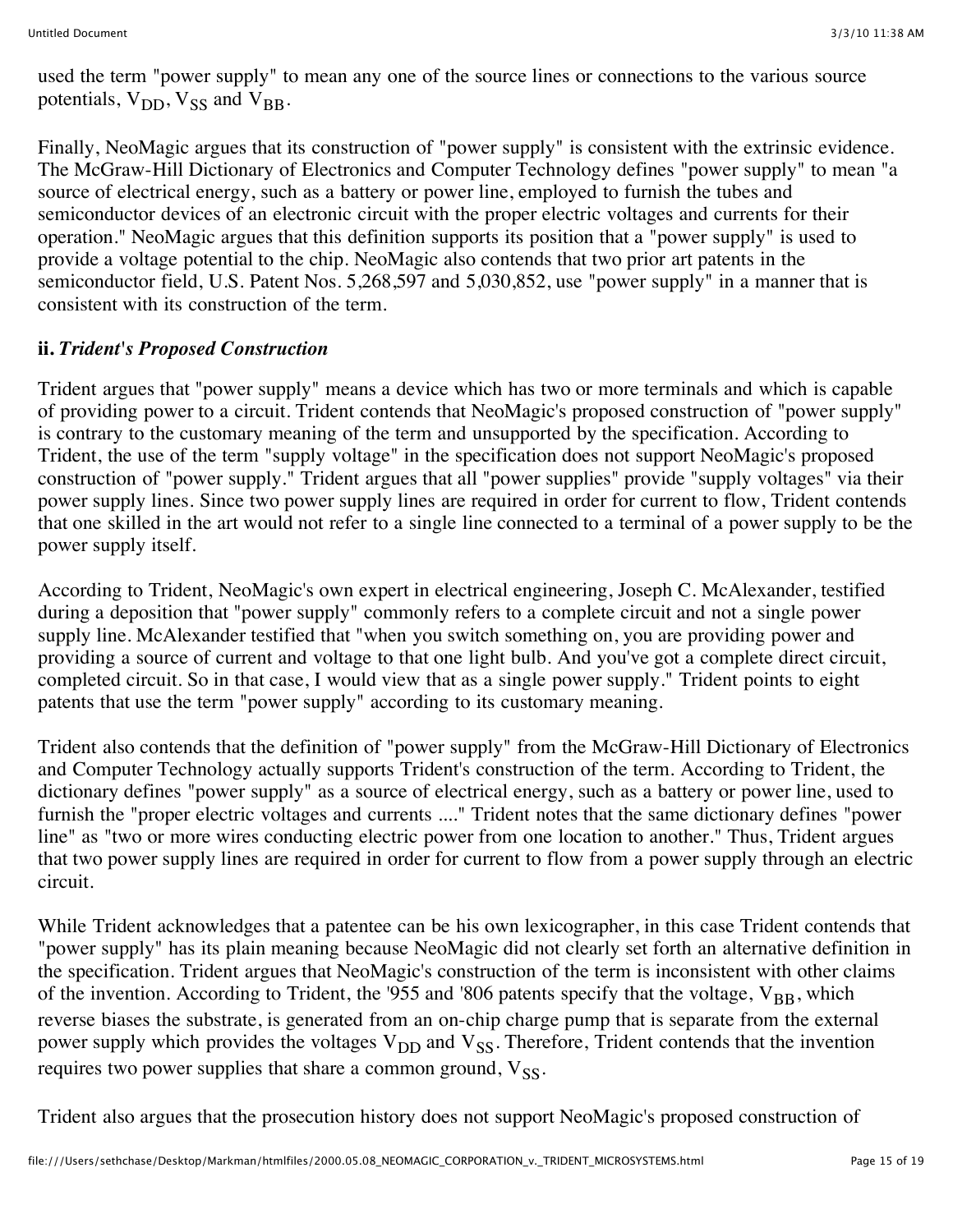"power supply." Trident contends that the court should not rely on canceled claims from the parent application to inform its construction of the term. According to Trident, the canceled claim "exists as nothing more than an artifact of a path not taken, and does not come close to providing clear notice of a special definition contrary to common usage."

# **iii.** *Court's Construction of "power supply"*

The words of a claim should generally be given their customary meaning to one of ordinary skill in the art at the time the patent application is filed. *Markman,* 52 F.3d at 986. The court agrees with Trident that a person of ordinary skill in the art would generally understand the term "power supply" to mean a device which has two or more terminals and which is capable of providing power to a circuit. The McGraw-Hill Dictionary of Electronics and Computer Technology supports this interpretation because it defines "power supply" as a source of electrical energy used to furnish the proper electric voltages and currents. Two power supply lines are required for current to flow from a power supply through an electric circuit. Furthermore, NeoMagic's own expert in electrical engineering testified that "power supply" commonly refers to a source of electrical energy that requires at least two power supply lines.

Nevertheless, the inventors could have intended the term "power supply" to mean something different in the context of their invention. *See* Beachcombers v. WildeWood Creative Products, Inc., 31 F.3d 1154, 1158 (Fed.Cir.1994) (stating that a patentee can be his own lexicographer provided the patentee's definition, to the extent it differs from the conventional definition, is clearly set forth in the specification); Intellicall, Inc. v. Phonometrics, Inc., 952 F.2d 1384, 1388 (Fed.Cir.1992) ("Where an inventor chooses to be his own lexicographer and to give terms uncommon meanings, he must set out his uncommon definition in some manner within the patent disclosure."). In Lear Siegler, Inc. v. Aeroquip Corp., 733 F.2d 881, 889 (Fed.Cir.1984), the United States Court of Appeals for the Federal Circuit stated:

So long as the meaning of an expression is made reasonably clear and its use is consistent within a patent disclosure, an inventor is permitted to define the terms of his claims. Nevertheless, the place to do so is in the specification of the inventors application, and the time to do so is prior to that application acquiring its own independent life as a technical disclosure through its issuance as a United States patent. The litigationinduced pronouncements of [the inventor], coming nearly at the end of the term of his patent, have no effect on what the words of that document in fact do convey and have conveyed during its term to the public.

In this case, the inventors did not set forth a definition of "power supply" in the specification or in the prosecution history of the '955 and '806 patents. The term is not even mentioned in the common specification of the patents in suit. NeoMagic argues that the language of canceled claims in the parent application demonstrates that the inventors intended "power supply" to refer to one of the power supply lines,  $V_{DD}$ ,  $V_{SS}$ , or  $V_{BB}$ . But the inventors did not define "power supply" in the parent application to have the uncommon meaning proposed by NeoMagic. Furthermore, interpreting power supply as it is commonly understood by one skilled in the art is consistent with the specification of the '955 and '806 patents which requires a second source of electrical energy ("an on-chip charge pump") to reverse-bias the substrate in order to solve the noise problem. Therefore, the court finds, as argued by Trident, that "power supply" refers to a source of electrical energy, such as a battery, that requires at least two power supply lines to deliver power in an electrical circuit.

#### **b. "** *logic gates* **"**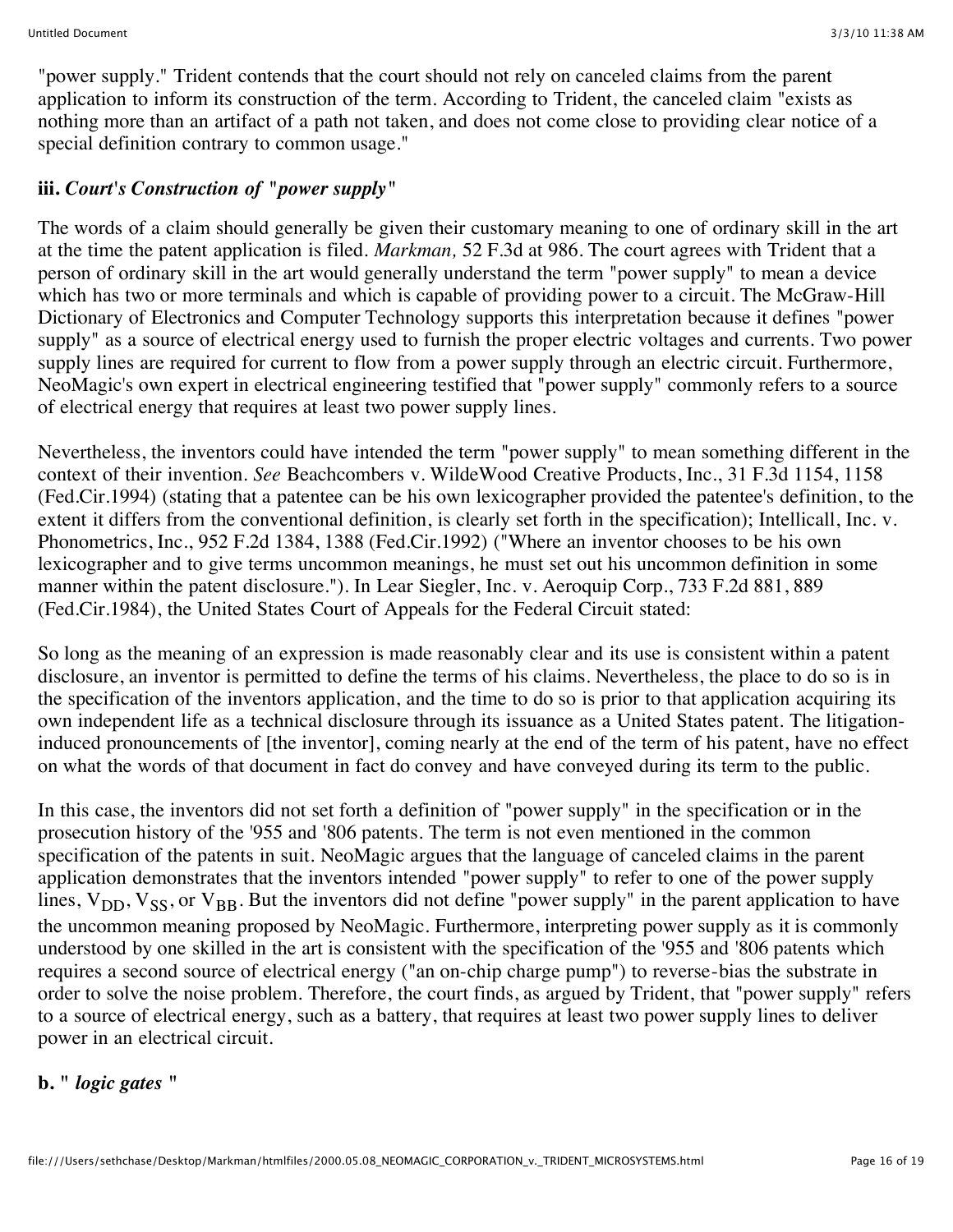[8] The term "logic gates" appears in four of the asserted claims of the '806 patent. Claims 7, 13, 18 and 24 of the '806 patent refer to a "logic portion" having at least "30K logic gates" or "40K logic gates." NeoMagic argues that "logic gates" refers to the logic circuitry that makes up the graphics engine and manipulates the video data on a computer screen. Trident counters that the term "logic gates" refers to any kind of logic gate and is not limited to those found in a graphics accelerator.

In order to acquire the proper context to understand claim terms, the court may consult the specification and the prosecution history. *See* Envirco Corp. v. Clestra Cleanroom, Inc., 209 F.3d 1360, 1364 (Fed.Cir.2000); Pitney Bowes, 182 F.3d at 1308-09. In this case, the claims of the '955 and '806 patents are directed to a graphics controller that integrates logic and memory components on a singe semiconductor chip. The inventors use the term "logic gates" consistently throughout the specification to refer to the logic circuitry of the graphics engine. For example, the specification states that "[w]ith the ability to incorporate large amounts of logic and memory in a single integrated circuit, the present invention provides for video memory and logic for graphics control operations in one integrated circuit." Therefore, the court finds, as advocated by NeoMagic, that the term "logic gates" refers to the logic circuitry that makes up the graphics engine and manipulates video data on a computer screen.

### **c. "** *memory portion* **"**

[9] The term "memory portion" appears in four of the asserted claims of the '806 patent. Claims 7 and 18 of the '806 patent require "a memory portion having a capacity of at least 2 megabits" and Claims 13 and 24 state that "said memory portion has a capacity of at least 7.3 megabits." The parties apparently agree, as does the court, that "memory portion" refers to the circuitry required for a working memory, including the memory cells that store data and the circuitry associated with reading, writing, addressing and refreshing data in the memory cells.

### **3.** *Claim Construction for* the '955 Patent

# **a. "** *voltage supply* **"**

[10] The term "voltage supply" appears in one of the asserted claims of the '955 patent. Claim 1 of the '955 patent requires "a voltage supply having a coupling to said underlying substrate regions determined by a voltage of said underlying substrate regions." NeoMagic and Trident agree that "power supply" and "voltage supply" are synonymous. Therefore, consistent with its earlier construction of "power supply," the court finds that the term "voltage supply" refers to a source of electrical energy, such as a battery, that requires at least two power supply lines to deliver power in an electrical circuit.

### **b. "** *coupling* **"**

[11] The term "coupling" appears in one of the asserted claims of the '955 patent. Claim 1 of the '955 patent requires "logic gates with a voltage supply having a coupling to said underlying substrate regions determined by a voltage of said underlying substrate regions." NeoMagic contends that "coupling" means coupled or connected, directly or indirectly. Trident, on the other hand, argues that the term "coupling" requires a voltage potential in the substrate that is different than the voltage potential in the logic gates.

In the specification of the '955 and '806 patents, the inventors describe their method for reverse biasing the substrate to solve the noise problem. According to the specification, the logic circuits are redesigned to decouple the  $V_{SS}$  line connected to the source terminals of the N-channel pulldown transistors from the P-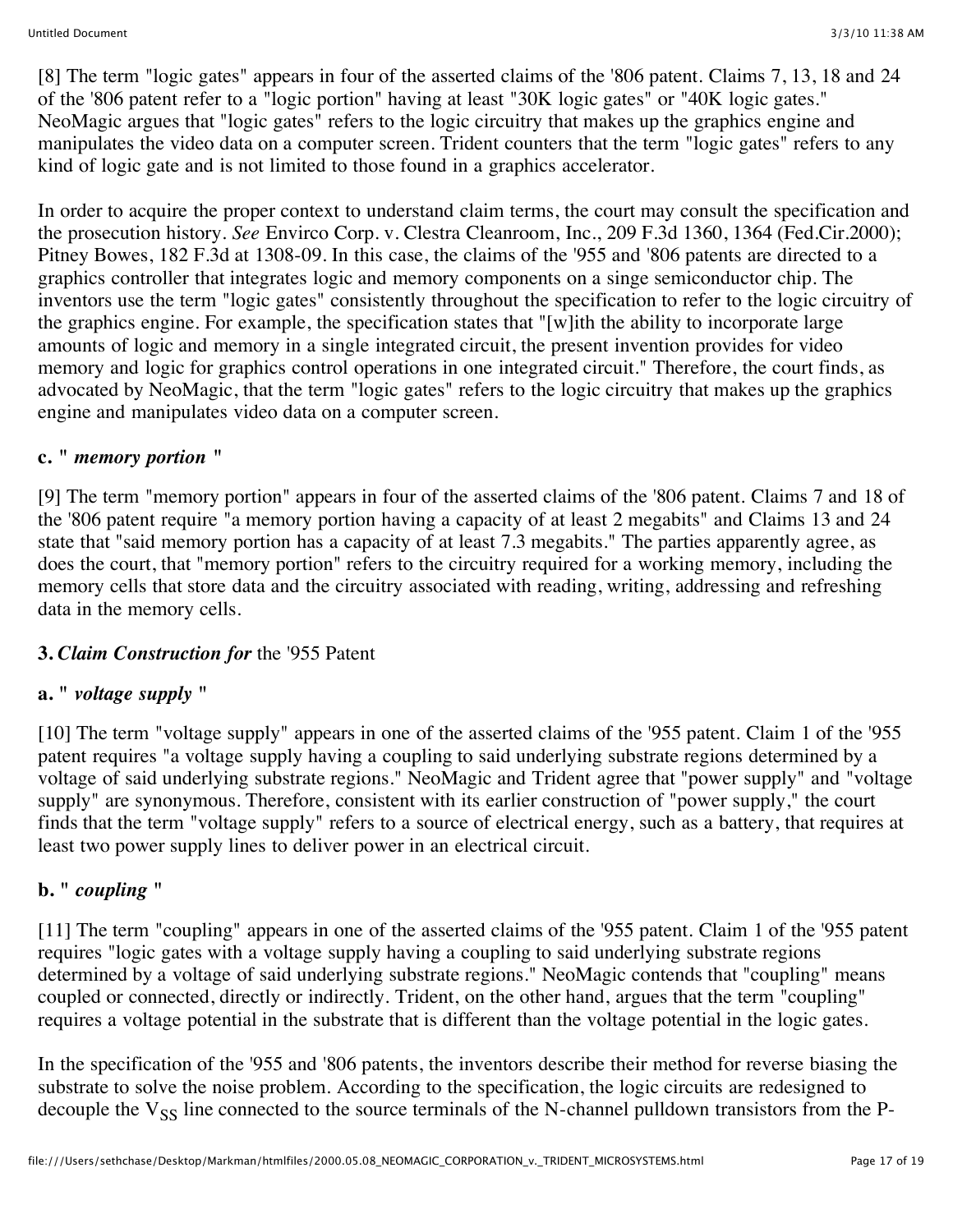substrate tap. The specification further provides that the logic circuit is connected to a  $V_{SS}$  line at 0 volts, while the substrate is tapped by a  $V_{BR}$  line at -1.5 volts. By reverse biasing the substrate in this manner, excess charge carriers flow away from the logic and memory portions of the graphics controller.

NeoMagic's proposed construction of "coupling" to mean "connection," is inconsistent with this explanation in the specification.Moreover, NeoMagic's proposed construction of the term is also inconsistent with the claim language. Claim 1 of the '955 patent states that the logic gates have "a voltage supply having a coupling ... determined by a voltage of said underlying substrate." In accordance with the specification, this language requires that the reference potential,  $V_{SS}$ , for the logic gates must be different from the voltage potential,  $V_{BR}$ , that is applied to the substrate. Otherwise, the phrase "determined by a voltage of said underlying substrate" would be superfluous and meaningless.

Therefore, as advocated by Trident, the court finds that "coupling" requires a voltage potential in the substrate that is different than the voltage potential in the logic gates.

### **c. "** *logic gates* **"**

The term "logic gates" appears in Claims 1 and 2 of the '955 patent. For the reasons set forth by the court in the discussion of the '806 patent, the court finds that the term "logic gates" refers to the logic circuitry that makes up the graphics engine and manipulates video data on a computer screen.

#### **d. "** *memory portion* **"**

The term "memory portion" appears in Claims 1 and 2 of the '955 patent. For the reasons set forth by the court in the discussion of the '806 patent, the court finds that the term "memory portion" refers to the circuitry required for a working memory, including the memory cells that store data and the circuitry associated with reading, writing, addressing and refreshing data in the memory cells.

#### **III.** *CONCLUSION*

For the reasons stated above, the disputed claims of the '955 and '806 patents are construed as follows,

"power supply" refers to a source of electrical energy, such as a battery, that requires at least two power supply lines to deliver power in an electrical circuit;

"logic gates" refers to the logic circuitry that makes up the graphics engine and manipulates video data on a computer screen;

"voltage supply" refers to a source of electrical energy, such as a battery, that requires at least two power supply lines to deliver power in an electrical circuit;

"coupling" requires a voltage potential in the substrate that is different than the voltage potential in the logic gates; and

"memory portion" refers to the circuitry required for a working memory, including the memory cells that store data and the circuitry associated with reading, writing, addressing and refreshing data in the memory cells.